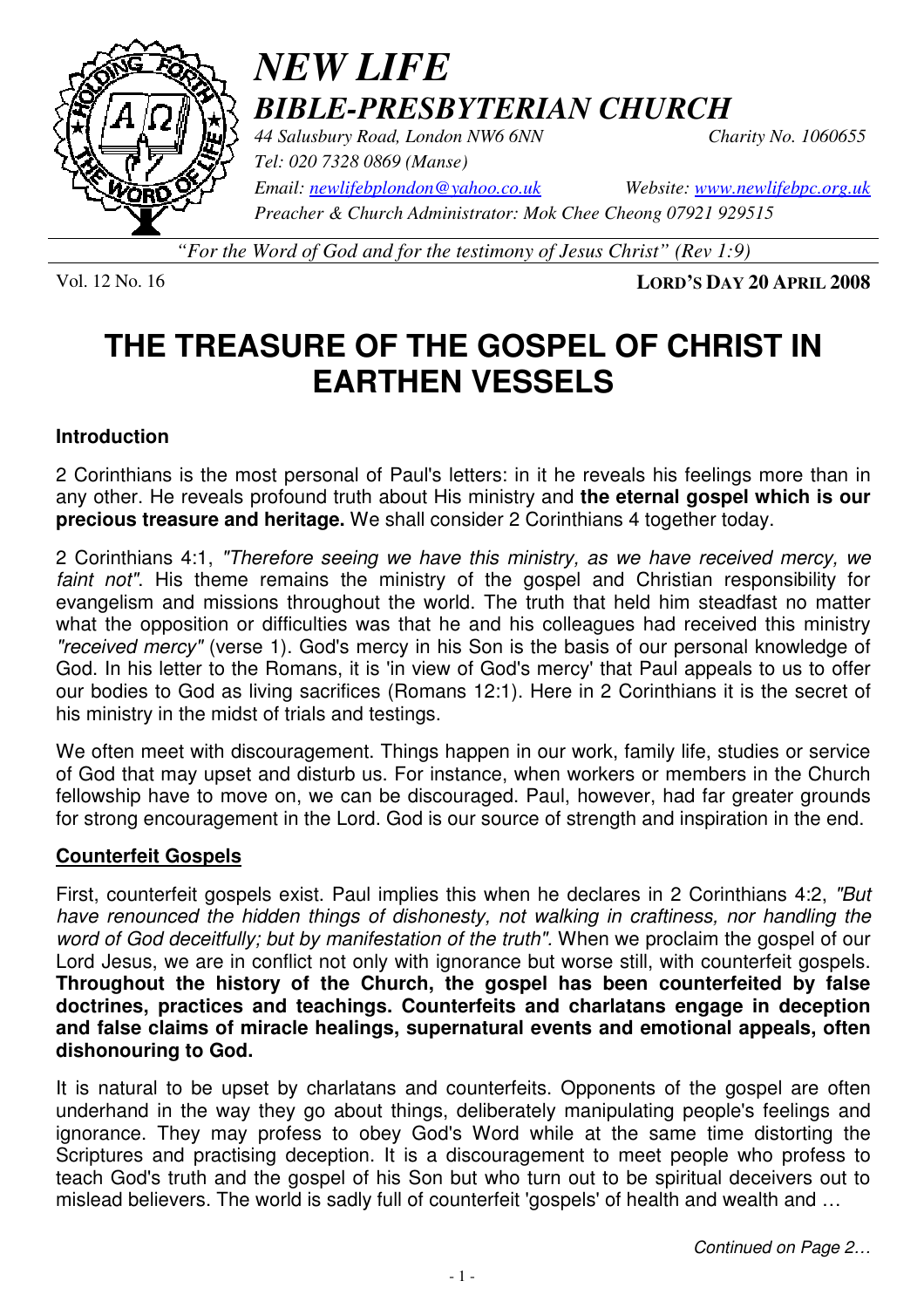salvation by works or the sacraments or extreme or defective doctrines. Those who follow **bogus teaching tend to focus upon human personalities or to preach themselves** (verse 5). However, we must not miss an important consolation: forgeries exist only because the reality they counterfeit is valuable!

# **Spiritual Battle**

Second, 2 Corinthians 4:3-4, "But if our gospel be hid, it is hid to them that are lost: In whom the god of this world hath blinded the minds of them which believe not…" Behind all counterfeit teachings and 'gospels' is the activity of the enemy of souls, Satan. He tries to obscure the true message of the gospel, to place 'a veil' over the minds of men and women so that they cannot see or understand the good news. He wants them to perish (verse 3). To this end, he tries to blind 'the minds of unbelievers, so that they cannot see the light of the gospel of the glory of Christ, who is the image of God (verse 4) but only with God's consent.

It is specifically the glory of the Lord Jesus, the image of God, that Satan does not want people to understand (verse 4). This explains the unique and unusual opposition we may often sense when we determine to proclaim the Lord Jesus to people. The evil one is not particularly concerned when we talk about religion in general or even superficial Christianity but he is disturbed when we proclaim the Lord Jesus as the only Saviour and His glorious gospel of salvation.

## **Human Weakness**

Third, 2 Corinthians 4:7, "But we have this treasure in earthen vessels" characterise us. Paul pictures our bodies as 'jars of clay', an image of fragility. We are just ordinary people with ordinary people's vulnerabilities. It is amazing to note that God commits the stewardship of His glorious gospel to such unworthy and unprofitable people as us! Our opponents may often appear better equipped to achieve their aims than ours. Not many of us are wise by human standards, not many of us are influential or important as the world reckons (1 Corinthians 1:26- 27) but God have mercy on us to save and use us for His glory.

#### **Hard Pressed**

Fourth, 2 Corinthians 4:8-9, "We are troubled on every side, yet not distressed; we are perplexed, but not in despair; Persecuted, but not forsaken; cast down, but not destroyed". What people did to our Lord Jesus they may do to us, so that every day we reveal and share in the death of our Saviour. "Always bearing about in the body the dying of the Lord Jesus, that the life also of Jesus might be made manifest in our body" (verse 10). We put ourselves at risk for him because of our profession of faith, so that death may be said to be at work in us (verse 12). Not all of these experiences may be ours all the time, but there are other Christians elsewhere in the world who may experience this and much more.

Fifth, 2 Corinthians 4:16, "For which cause we faint not; but though our outward man perish", take a toll on us. Although the conflict is essentially spiritual, it takes its physical toll as well. Sometimes it may look as if everything is falling apart. We may catch glimpses of just how weak our bodies are and the strain our exacting service imposes on them, but be assured that His grace is sufficient for us and we are able to triumph in the end.

#### **Trials and Afflictions**

Sixth, 2 Corinthians 4:17 "For our light affliction". We would be dishonest if we did not admit life's woes and trials. We undergo the trauma that all men and women experience in a fallen world. We are as vulnerable to diseases, depression and accidents as others. Additional…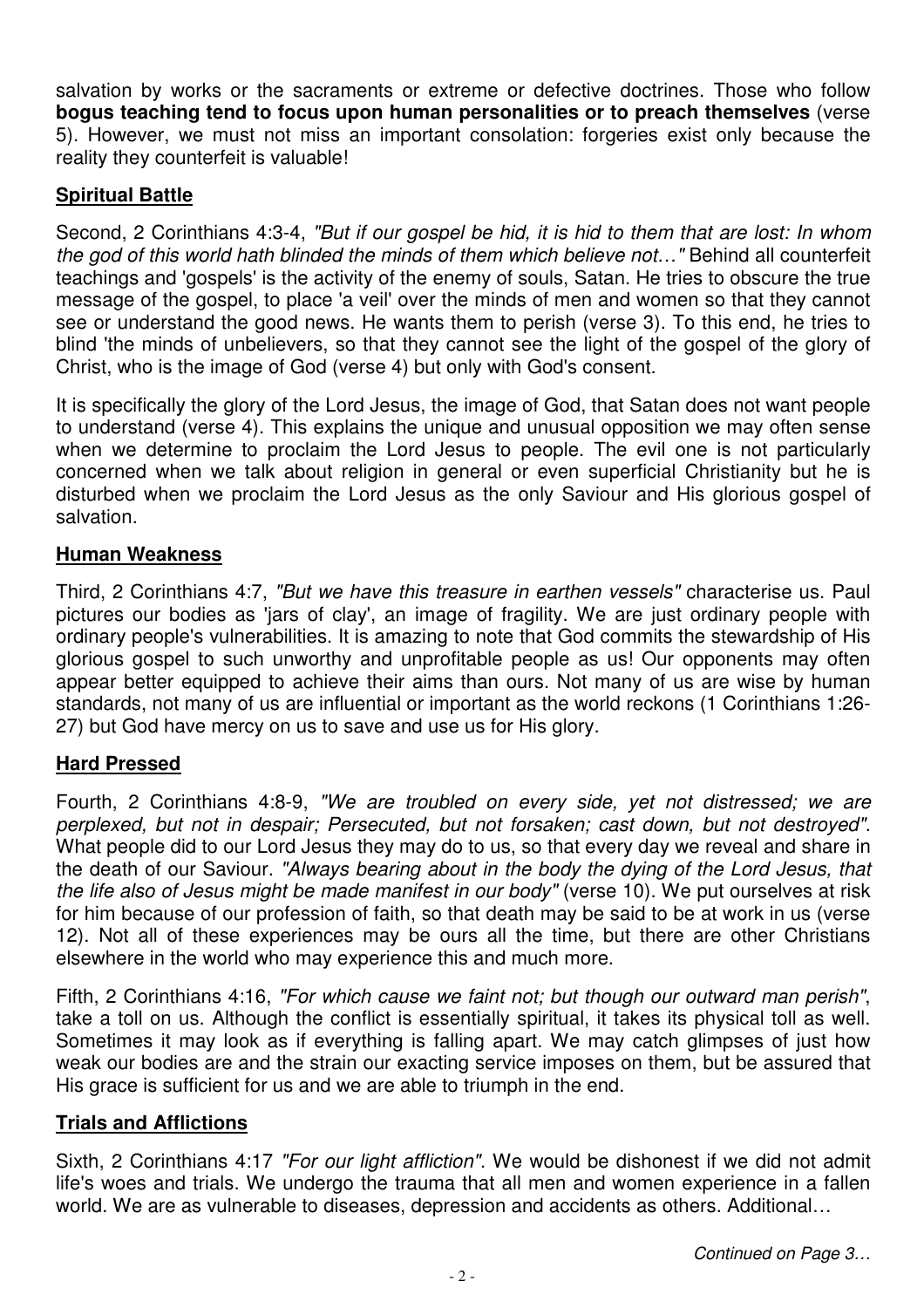troubles may arise from our Christian faith and testimony. Some may come from people who have evil intentions regarding us (Psalm 34:19-21). In addition, we have trouble with ourselves. Like Paul in Romans 7:24, we exclaim, "O wretched man that I am! who shall deliver me from the body of this death?"

Seventh, 2 Corinthians 4:18, "While we look not at the things which are seen". If we focus our attention on what is merely visible to the human eye, the battle in which we are engaged seems hopeless, but we look up to the eternal reality that is found in Christ forever.

But we do not give up for God is not finished with us yet! Having identified with God for victory, we are able to persevere on unto victory by His divine enablement!

### **A Self-Authenticating Gospel**

First, there are many counterfeit gospels, but our gospel, the ministry of the new covenant, is self-authenticating. **We do not have to resort to underhand and deceptive ways to get people to receive our message. We deliberately renounce such worldly and defective approaches.** We do not use deception and we do not distort God's Word. 2 Corinthians 4:2, "but by manifestation of the truth commending ourselves to every man's conscience in the sight of God."

Behind this confidence is the hidden and all-powerful ministry of God the Holy Spirit, the Spirit of truth. Fallen and depraved men and women are to accept the truth about themselves as sinners, and acceptance of the gospel message demands; then God the Holy Spirit powerfully convicts them of its truth and lead them to evangelical repentance and salvation.

The full and sound presentation of the truth of the gospel receives the Spirit's full endorsement. As we declare the whole counsel of God and the gospel, without compromise and without fear as to what men and women may say or do in reaction to it, we must rely upon the Spirit's power to help them recognise its truth of salvation.

## **God of Salvation**

Second, although 2 Corinthians 4:4 the god of this world hath blinded the minds of them which believe not, lest the light of the glorious gospel of Christ, who is the image of God, should shine unto them. 2 Corinthians 4:6, "For God, who commanded the light to shine out of darkness, hath shined in our hearts, to give the light of the knowledge of the glory of God in the face of Jesus Christ."

**The new birth or regeneration by the Holy Spirit in the salvation of a soul (Titus 3:5), is as dramatic and powerful a work as Creation itself.** The gospel of life shine into people's hearts to give spiritual understanding of Jesus' identity and work at the Cross to the saving of souls. At the new birth, men and women are made spiritually alive in Christ. God the Holy Spirit regenerates hearts as the gospel, the new covenant is preached. 2 Corinthians 4:5, "For we preach not ourselves, but Christ Jesus the Lord; and ourselves your servants for Jesus' sake." The power of God is deployed to awaken souls when Christ is preached with authority and unction.

#### **Purpose in our Weakness**

Third, 2 Corinthians 4:7, "But we have this treasure in earthen vessels, that the excellency of the power may be of God, and not of us." This is another way of expressing the principle Paul established in 2 Corinthians 1:8-9.

2 Corinthians 1:8-9, "For we would not, brethren, have you ignorant of our trouble which…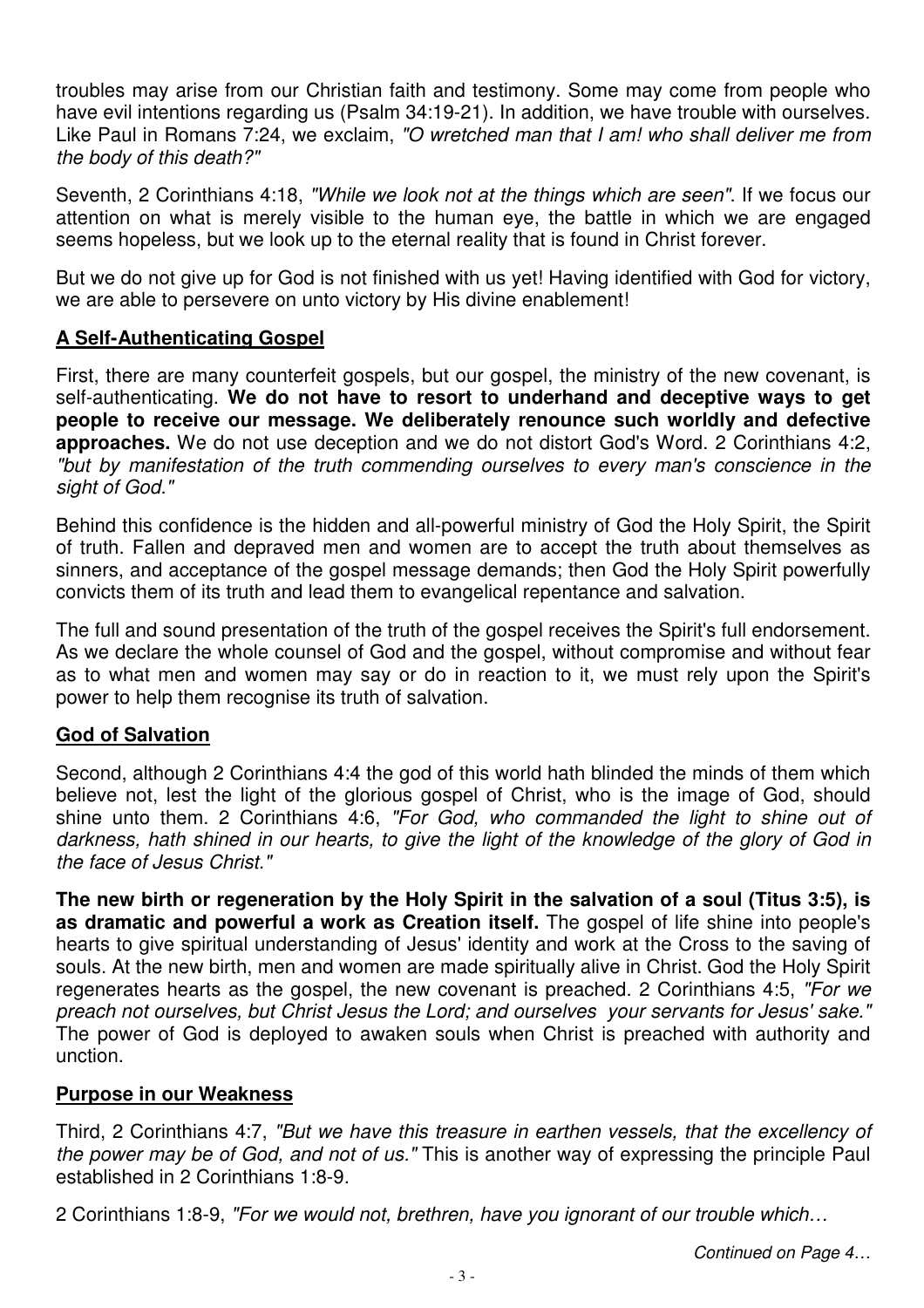came to us in Asia, that we were pressed out of measure, above strength, insomuch that we despaired even of life: But we had the sentence of death in ourselves, that we should not trust in ourselves, but in God which raiseth the dead".

The theme of man's physical weakness runs through Paul's letters to the Corinthians. It is important to see ourselves as only 'jars of clay' and not to have exaggerated views of our puny strength. Even those Christians whom we most admire for their godliness and gifts are just as much jars of clay as we are. **God chooses them so that the power of the gospel is not in its messengers but in its message about Jesus Christ our Lord and God is to be glorified in the end.**

#### **The Adequacy of God's Grace**

Fourth, 2 Corinthians 4:8,9, "We are troubled on every side, yet not distressed; we are perplexed, but not in despair; Persecuted, but not forsaken; cast down, but not destroyed". He never allows us to be pressuried beyond what we can endure with his help. We know and discover that God will finally see us through at the appropriate time with His sufficient grace.

Difficult experiences bring precious proofs of Christ's presence, power and protection (2 Timothy 4:17). We may be struck down, we are not depressed or downcast (verse 9). We may lose a battle but we do not lose the war! Identified with our Saviour in His death, we are wonderfully privileged to be identified with Him in His resurrection power (verse 10) over the grave as well. Death's experiences are followed by eternal life! Furthermore, when we walk in our Saviour's footsteps, possibly death in us brings life to others (verse 12). **History illustrates and confirms that the blood of the martyrs is the seed of the church and God's people will not be deserted by Him in the hour of need.** 

#### **The Adequacy of God's Grace**

Fourth, 2 Corinthians 4:8,9, "We are troubled on every side, yet not distressed; we are perplexed, but not in despair; Persecuted, but not forsaken; cast down, but not destroyed". He never allows us to be pressuried beyond what we can endure with his help. We know and discover that God will finally see us through at the appropriate time with His sufficient grace.

Difficult experiences bring precious proofs of Christ's presence, power and protection (2 Timothy 4:17). We may be struck down, we are not depressed or downcast (verse 9). We may lose a battle but we do not lose the war! Identified with our Saviour in His death, we are wonderfully privileged to be identified with Him in His resurrection power (verse 10) over the grave as well. Death's experiences are followed by eternal life! Furthermore, when we walk in our Saviour's footsteps, possibly death in us brings life to others (verse 12). **History illustrates and confirms that the blood of the martyrs is the seed of the church and God's people will not be deserted by Him in the hour of need.** 

#### **Spiritual Renewal**

Fifthly, 2 Corinthians 4:16, "For which cause we faint not; but though our outward man perish, yet the inward man is renewed day by day." This privilege is foreign to the experience of unbelieving men and women. We may find unique refreshment, even in extreme tiredness, when we know that we do God's will (see John 4:31-34). **In the heat of the spiritual battle, there is always spiritual refreshment for the soul from the Lord.**

It may also be experienced when the wear and tear of the body are at their height of weakness when aging. In Dr Martyn Lloyd-Jones' last days, Elizabeth, sat beside him, 'he pointed her to the words of 2 Corinthians 4:16-18'. Elizabeth relates, 'When I asked him if that was his…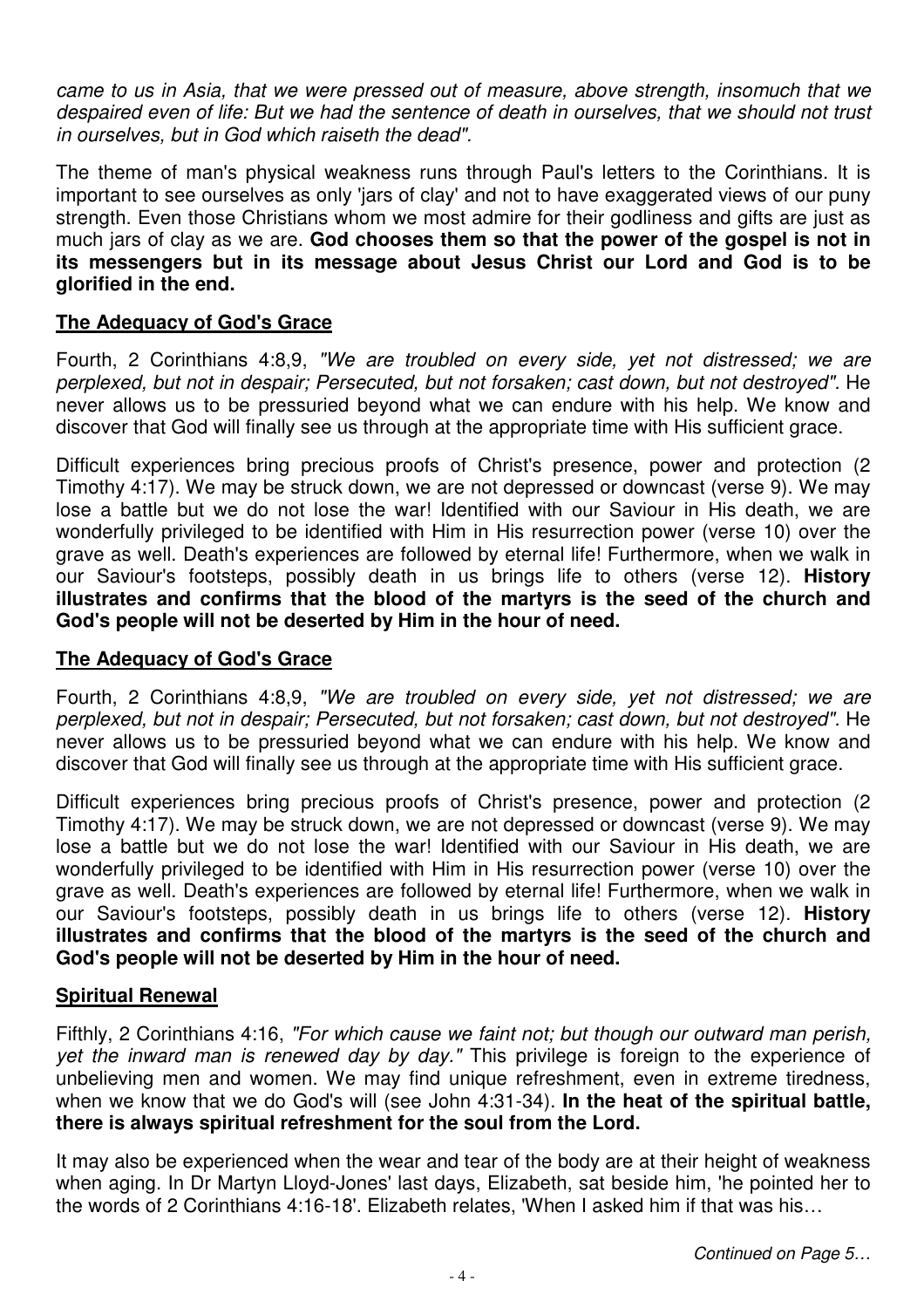experience now, he nodded his head with great vigour' (I Murray: DM Lloyd-Jones, Vol II, p 747).

### **Eternal Glory Outweighs Temporal Troubles**

Sixth, 2 Corinthians 4:17, "For our light affliction, which is but for a moment, worketh for us a far more exceeding and eternal weight of glory". We would be dishonest if we did not admit to the reality of difficulties but our testimony is that the Lord delivers the righteous from all their troubles (Psalm 34:19). The ultimate promise of deliverance from all our troubles is in the life to come, whereas for unbelievers their troubles then begin and never end (Psalm 34:21). **Eternal glory is what our Saviour promises us when He returns.**

Our troubles work for our spiritual benefit as they prepare us for heaven. Sanctification is the work of God in us begun towards conformity to Christ and glorification is sanctification completed. Glory equals the 'inheritance of the saints in the kingdom of light' (Colossians 1:12; cf 1:27). Glory is when the bride, the church is presented to the bridegroom our Lord Jesus Christ (Colossians 1:22, 28). At the end of it all, the wonder of all that is before us in glory far outweighs all our troubles. Seen in the right perspective, **all our troubles are but transitory, but it brings in eternal rewards one day** (Revelation 14:13).

#### **A Heavenly Perspective**

Finally, 2 Corinthians 4:18, "While we look not at the things which are seen, but at the things which are not seen: for the things which are seen are temporal; but the things which are not seen are eternal." If we employ the perspective of an earthly time frame, we may sometimes appear to be "losing" temporarily. When we consider things from an eternal perspective, we recognise we are on the winning side finally! Victory is already ours in our Saviour because he has already gained it for us and heaven is assured. God's saving purposes through the ministry of the new covenant, are certain, "... for the things which are seen are temporal; but the things which are not seen are eternal." (verse 18).

2 Corinthians 4:16, "For which cause we faint not". Biblical Balance and maturity is important here in our thinking and practice in the walk of faith. To engage in the ministry of the new covenant is another way of expressing biblical evangelism and missions to the saving of souls that may inevitably provokes opposition from Satan and may bring discouragements along the way but God is faithful. For every discouragement, God has a matching encouragement for us in His own time! **Our blessings far outweigh our difficulties in the end.**

#### **Conclusion**

**Our glorious future in Christ more than compensate for present hardships. The key to the encouragement we need is fixing our eyes on the unseen and supremely upon our unseen Majestic and Sovereign Saviour and Creator God who saves** (Isaiah 45:22). Let us do just that and fully trust in him and look up unto the Lord the author and finisher of our faith.

> Rev Jack Sin, Maranatha B-P Church, S'pore (adapted from Maranatha Messenger dated 16 March 2008)